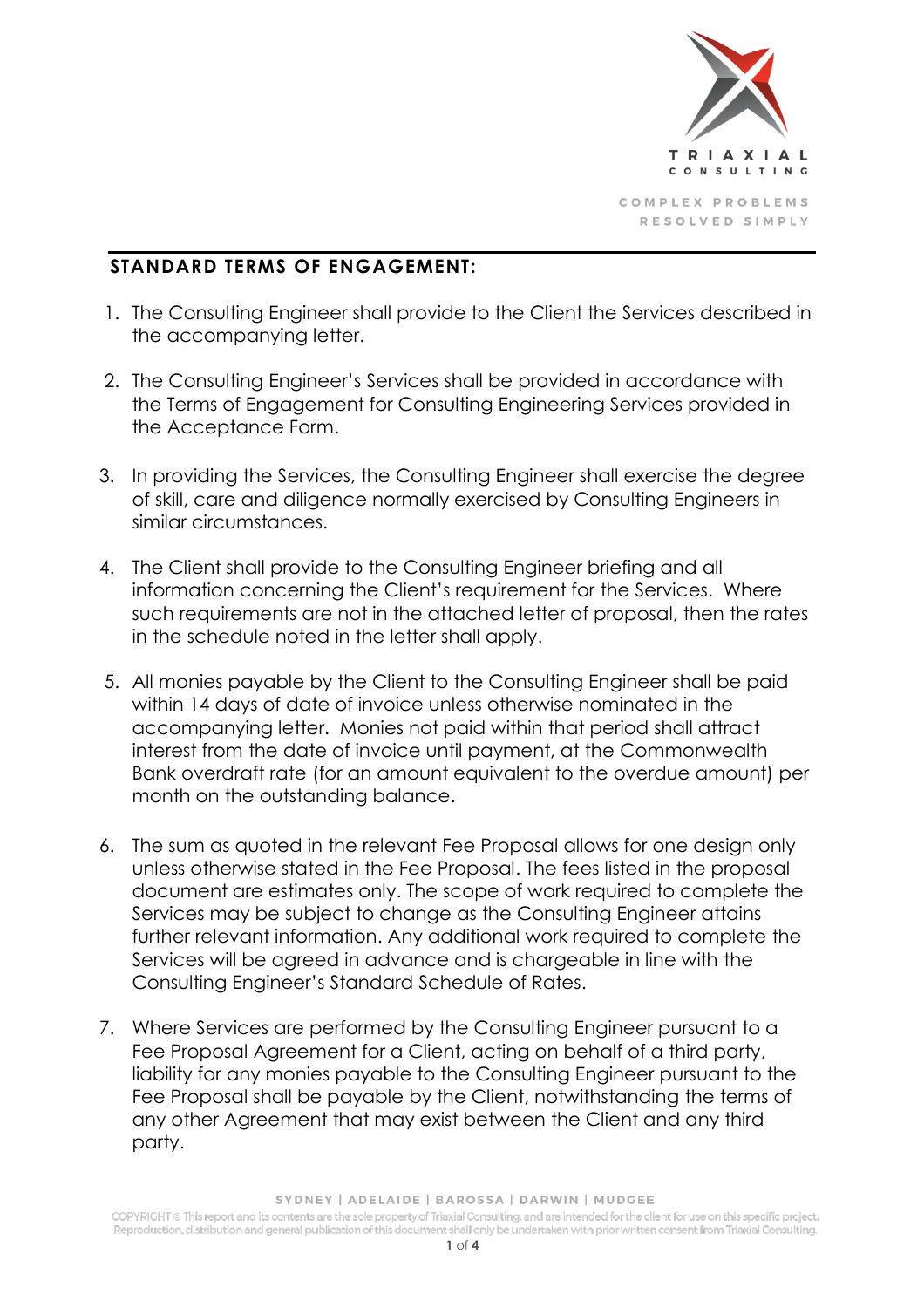

- 8. If an appointment and/or engagement which has been prearranged is cancelled within 7 clear days, the Consulting Engineer may charge the fee otherwise payable if such appointment or engagement had taken place.
- 9. The Consulting Engineer does not give any warranty nor accept any liability in relation to the performance or non-performance of the Services except to the extent, if any, required by law or specifically provided for in this Agreement. If apart from this Clause any warranty would be implied whether by law, custom or otherwise, that warranty is to the full extent permitted by law hereby excluded.
- 10. The Consulting Engineer's liability for any loss or damage suffered by the Client as a result of the Consulting Engineer's failure to comply with a guarantee as prescribed by the Competition and Consumer Act 2010 (Cth) is limited to either supplying of the Services again or the cost of having the Services supplied again.
- 11. Subject to the Competition and Consumer Act 2010 (Cth) and any other applicable legislation, the Consulting Engineer's liability for any loss or damage to revenue, profits, use, contracts, goodwill, or business and any consequential or indirect loss or damaged is suffered by the Client as a result of a breach of this Contract, is excluded.
- 12. The maximum liability of the Consulting Engineer to the Client arising in connection with the performance or non-performance of the Services, whether under the law of contract, tort or otherwise, shall be the amount of \$300,000.00.
- 13. Nothing herein contained shall be read or applied so as to purport to exclude or have the effect of excluding the application in relation to the supply of any goods or services pursuant to this Agreement of all or any of the provisions of Competition and Consumer Act 2010 (Cth) or any relevant legislation which by law cannot be excluded, restricted or modified.
- 14. Liability in respect of the Consulting Engineer's Services whether under law of contract, in tort or otherwise shall cease after the expiration of one year from the date of the invoice of the final amount claimed. The Client shall not be entitled to commence any action or claim whatsoever against the Consulting Engineer (or any employee of the Consulting Engineer) in respect of the Services after that date.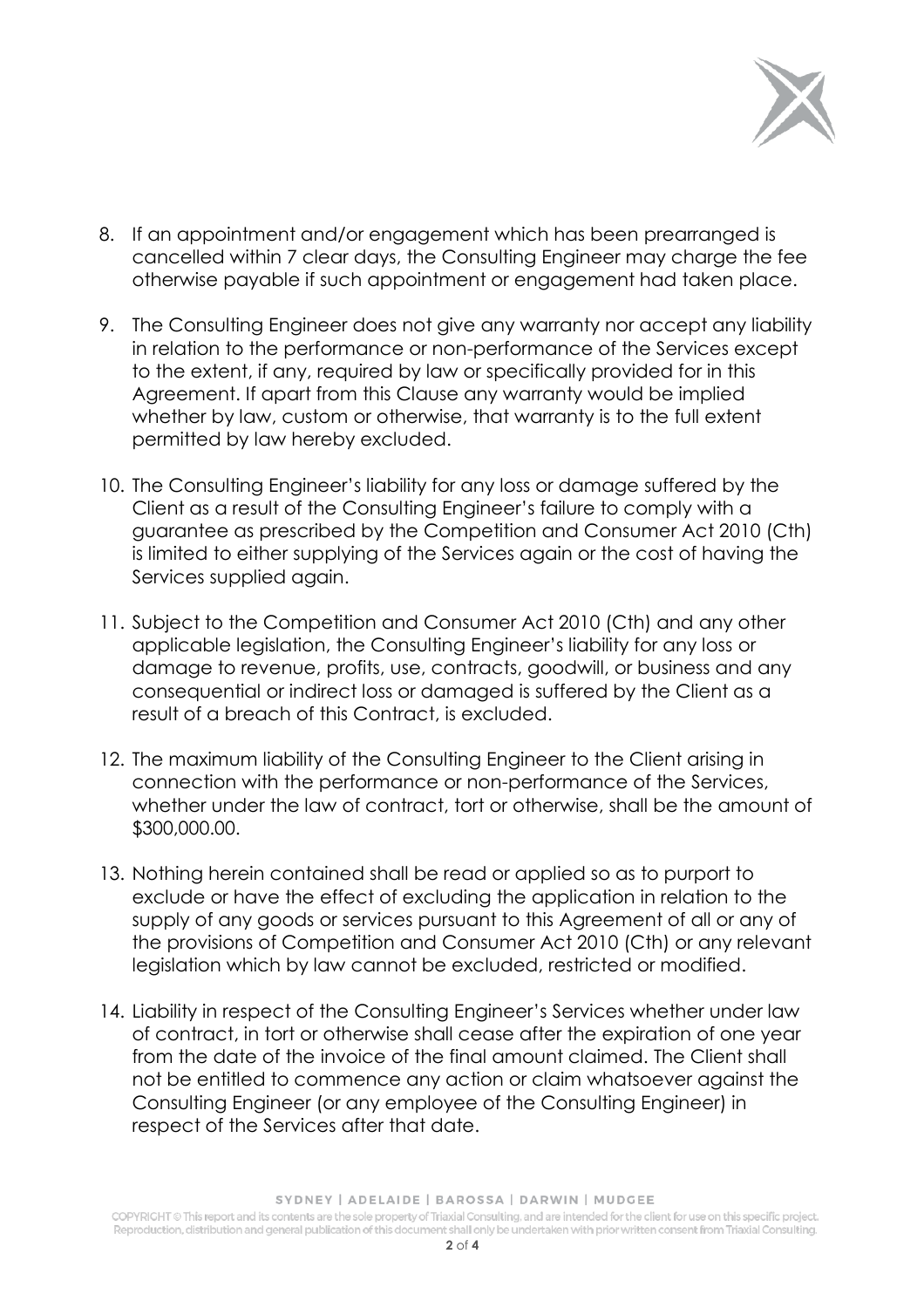

- 15. The Client agrees to indemnify the Consulting Engineer against any loss or damage whatsoever as a result of representing the Client in subsequent applications/dealings/hearings at any Tribunal or Court proceedings, Insurance Companies or the Builder, provided such loss or damage is a result of:
	- a) The Consulting Engineer seeking the Client's instructions in writing and advising the Client of the merits of the options,
	- b) The Client providing its instructions in writing for the Consulting Engineer to undertake a specific course of action,
	- c) The Consulting Engineer suffering the specified loss or damage as a result of acting on those instructions,
	- d) The advice the Consulting Engineer provided to the Client (specified in sub-paragraph 15(a) above) was not negligent or caused by any failure, act or omission on the part of the Consulting Engineer.
- 16. Copyright in all drawings, reports, specifications, bills of quantity, calculations, certificates, letters, sketches, documentation and other documents provided by the Consulting Engineer in connection with the Services shall remain the property of the Consulting Engineer.
	- 17. Subject to Clause 18, the Client alone shall have a licence to use the documents referred to in Clause 16 for the purpose of completing the Services, but the Client shall not use or make copies of such documents in connection with any work not included in the Services.
	- 18. If the Client is in breach of any obligations to make payment to the Consulting Engineer, the Consulting Engineer may revoke the licence referred to in Clause 17, and the Client shall then cause to be returned to the Consulting Engineer all documents referred to in Clause 16, and all copies thereof.
	- 19. Any dispute between the Client and the Consulting Engineer shall first be the subject of mediation provided that this provision shall not prevent the Consulting Engineer from instituting legal action at any time to recover monies owed by the Client to the Consulting Engineer.
	- 20. The Client may terminate their obligations under this Agreement:
		- a) In the event of substantial breach by the Consulting Engineer of its obligations hereunder, which breach has not been remedied within 30 days of written notice from the Client requiring the breach to be remedied, or

SYDNEY | ADELAIDE | BAROSSA | DARWIN | MUDGEE